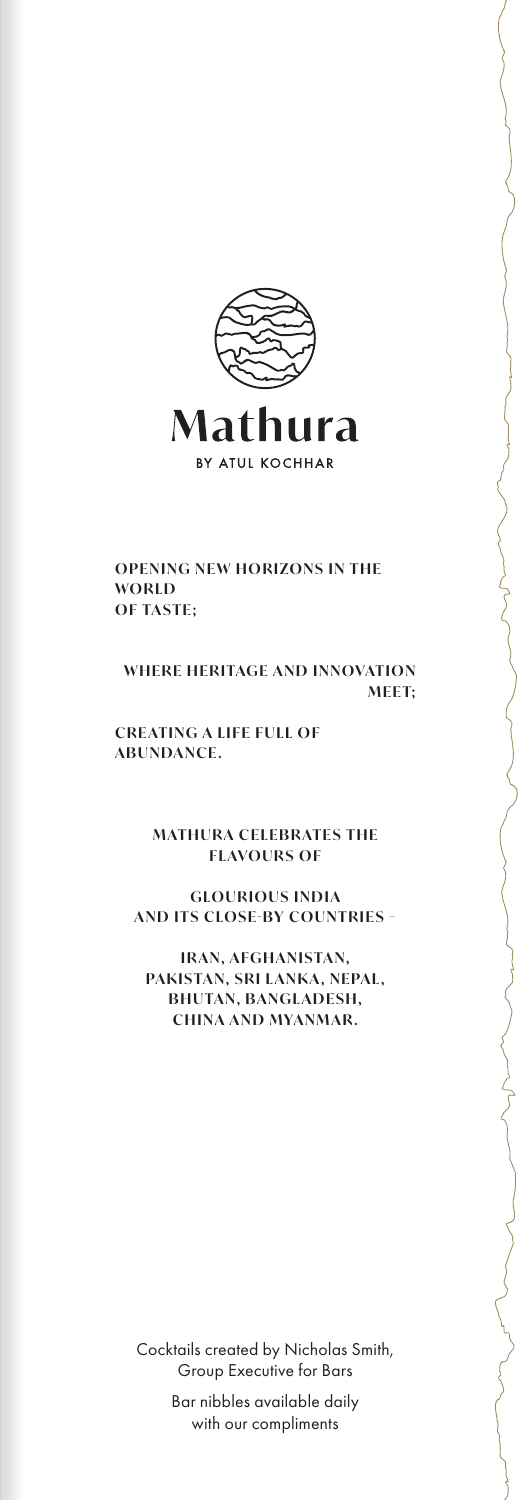

# **THE TASTE OF NEW HORIZONS**

**Iran**

**Afghanistan**

**Pakistan**

**Nepal**

Mathura

**China**

**Sri Lanka** ∕**Bhutan** $\frac{2}{3}$ 

**Bangladesh**

ູ<br>ຈ

ξ

India  $\lambda \neq \lambda$ 

Our cocktails are a reflection of India and its close-by countries – and whether it is a fruit, a flower or a herb, all our cocktails have been inspired by the journey of discovery we have made with Mathura.

Nick Smith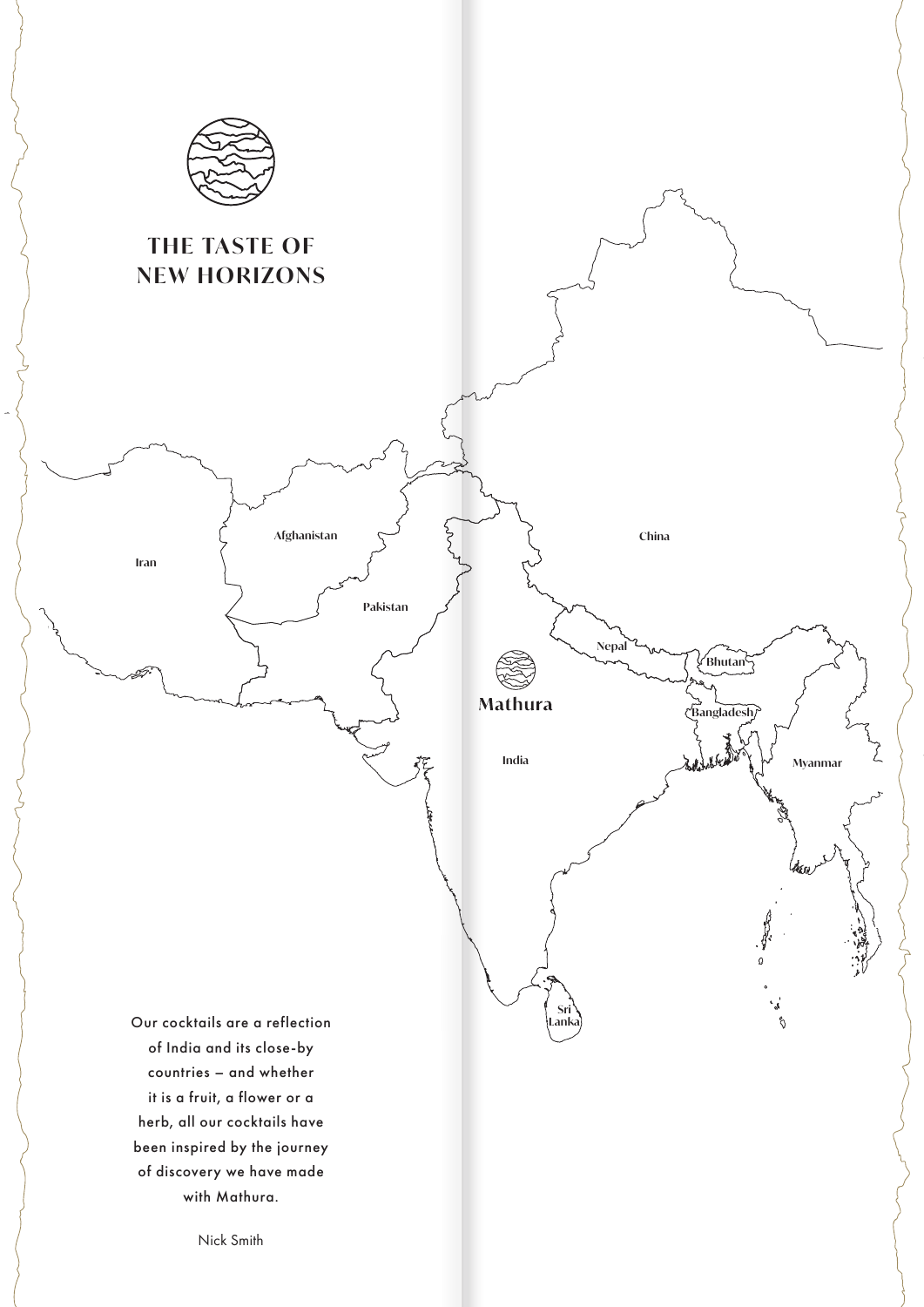# **COCKTAILS COCKTAILS**



## **SPECIALITY COCKTAILS**

**Only available in the Watch Room when dining**

During the WW2 blitz, the famous Westminster Abbey was ablaize... when the phone rang to an already harassed and worried Station Watchroom Master – Winston Churchill bellowed down the crackly line... "I don't care what you do, but you must save the Abbey!" The line then went dead and the Westminster Fire Station did indeed save the Abbey!

### **THE WINSTON – ABBEY ON FIRE** 10

Hennessy VS burnt orange cognac, brown sugar, bitters, Champagne

### **THE BRIGADE OF 1906** 10

Portobello Road gin, black cardamom sweet vermouth, maraschino liqueur, bitters, charred orange twist

## **BE PART OF HISTORY**

From the year the Old Westminster Fire Station was built...

 $\color{blue}\bigstar$ 

Berry Bros 1906 Grande Champagne des Heritiers 25ml £75 · 50ml £150

Army & Navy Stores 1906 25ml £100 · 50ml £200

1906 Hermitage Grande Champagne 25ml £125 · 50ml £250

# **MATHURA COCKTAILS**

**THE JEWEL OF INDIA** 10

Roast cashew nut infused Johnnie Walker Black whiskey, apple bitters, orange peel, demerara syrup

# **THE BEAUTY OF BHUTAN** 10

Crazy Gin, green mango and black pepper shrub, lime ginger beer, dried mango with black pepper

# **ROYAL NEPAL** 10

Cazabel honey tequila, lemon curd, ginger shrub, lemon juice, served frozen and with candied lemon pieces

**THE BANGLADESH TIGER** 10

Absolut vodka, compressed watermelon, lime and mint oleo sacherum, sparkling rosé

**EXQUISITE MYANMAR** 10

House made pomelo liqueur, vodka, ginger syrup, grapefruit bitters, champagne

#### $\bigstar$

**BIG BEN** 10

Tanqueray gin, strawberry purée, black pepper, basil, vanilla syrup, lemon, white chocolate cream, Eton Mess garnish *As this cocktail is full of so much love and joy, it will take longer to prepare*

### **NON-ALCOHOLIC COCKTAILS**

**REGAL AFGHANISTAN** 6

Green apple, lime and mint oleo sacherrum, apple juice, non-alcoholic sparkling wine

# **MAJESTIC PAKISTAN** 6

Seedlip Citrus, mango and toasted coconut shrub, black cardamom, mango juice, lime

> **THE IRAN CHARISMA** 6 Saffron and honey lassi

All classic cocktails available upon request.

On these premises the standard serve is 50ml (25ml measure available upon request). Prices include VAT at the prevailing rate. A discretionary 12.5% service charge will be ad-ded to your bill, which is distributed to the team. Allergen information available on request.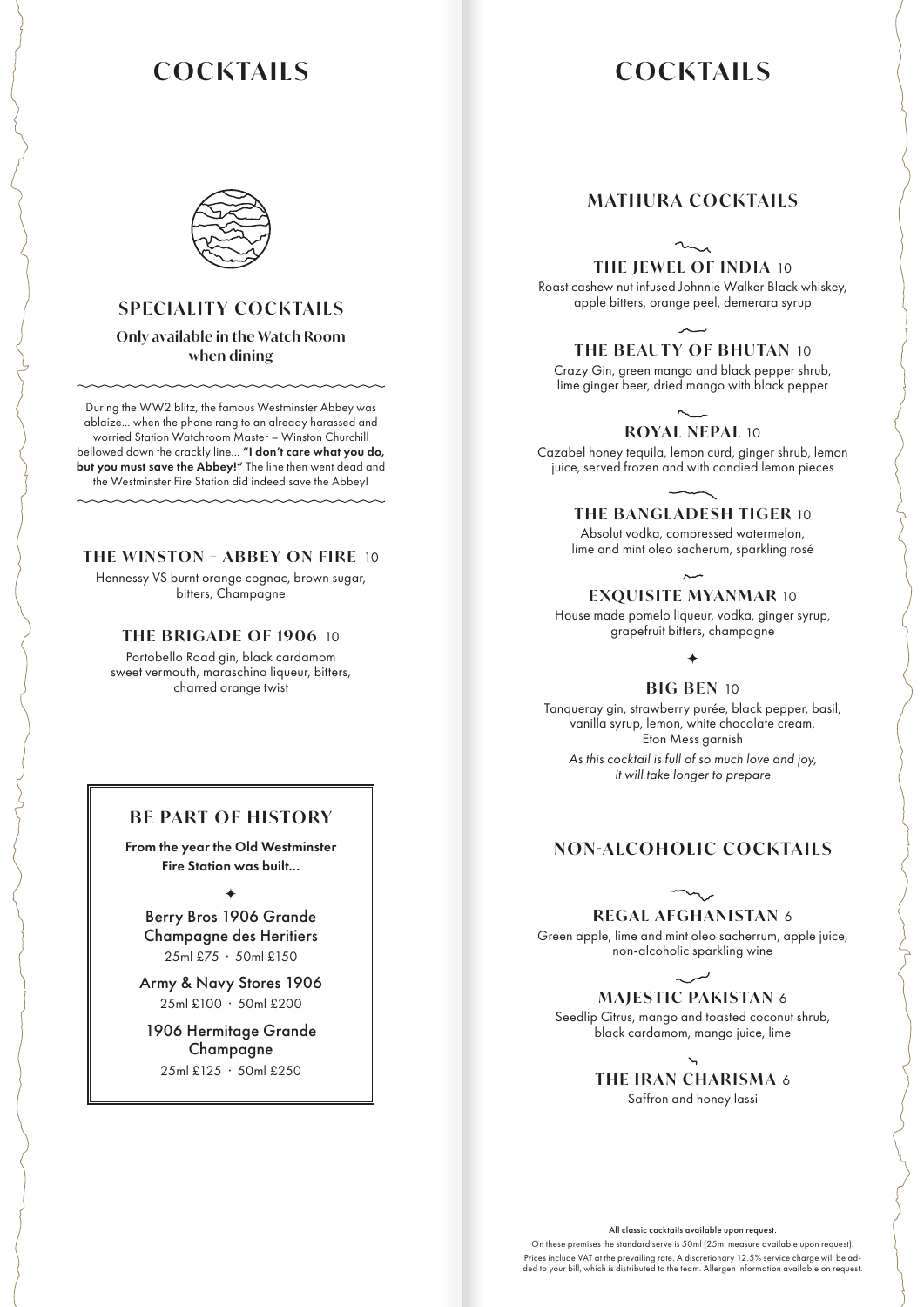# **SPIRITS SPIRITS**

| <b>GIN</b><br>50ml          |
|-----------------------------|
|                             |
|                             |
| Tanqueray Rangpur. 10.5     |
|                             |
|                             |
| Porters Tropical Old Tom 11 |
|                             |
|                             |
|                             |
|                             |
| Hendricks14                 |
|                             |
| Mathura Masala Gin 15       |
|                             |
|                             |

| <b>RUM</b> |  |  |  |  |  |  |  |  |  |  | 50 <sub>ml</sub> |
|------------|--|--|--|--|--|--|--|--|--|--|------------------|
|            |  |  |  |  |  |  |  |  |  |  |                  |
|            |  |  |  |  |  |  |  |  |  |  |                  |
|            |  |  |  |  |  |  |  |  |  |  |                  |
|            |  |  |  |  |  |  |  |  |  |  |                  |
|            |  |  |  |  |  |  |  |  |  |  |                  |
|            |  |  |  |  |  |  |  |  |  |  |                  |

| <b>VODKA</b> |  |  |  |  |  |  |  |  |  |  | 50ml |
|--------------|--|--|--|--|--|--|--|--|--|--|------|
|              |  |  |  |  |  |  |  |  |  |  |      |
|              |  |  |  |  |  |  |  |  |  |  |      |
|              |  |  |  |  |  |  |  |  |  |  |      |
|              |  |  |  |  |  |  |  |  |  |  |      |
|              |  |  |  |  |  |  |  |  |  |  |      |
|              |  |  |  |  |  |  |  |  |  |  |      |

| <b>TEQUILA</b> |  |  |  |  |  |  |  |  |  |  | 50ml |
|----------------|--|--|--|--|--|--|--|--|--|--|------|
|                |  |  |  |  |  |  |  |  |  |  |      |
|                |  |  |  |  |  |  |  |  |  |  |      |
|                |  |  |  |  |  |  |  |  |  |  |      |
|                |  |  |  |  |  |  |  |  |  |  |      |
|                |  |  |  |  |  |  |  |  |  |  |      |

| <b>GRAPPA</b>             | 50 <sub>ml</sub> |  |
|---------------------------|------------------|--|
| Tosolini De Chardonnay 12 |                  |  |

| <b>PISCO</b> | 50 <sub>m</sub> |
|--------------|-----------------|
|              |                 |

#### £1.50 for any mixer. £1.50 for any mixer.

On these premises the standard serve is 50ml (25ml measure available upon request). Prices include VAT at the prevailing rate. A discretionary 12.5% service charge will be ad-ded to your bill, which is distributed to the team. Allergen information available on request.

| <b>LIQUEURS</b><br>50 <sub>ml</sub> |  |
|-------------------------------------|--|
|                                     |  |
|                                     |  |
|                                     |  |
|                                     |  |
|                                     |  |
|                                     |  |
|                                     |  |
|                                     |  |
| Aber Salted Toffee Liqueur 9        |  |
|                                     |  |
|                                     |  |

## **PORT & SHERRY** 50ml

| Graham's 10yrs Tawny. 12                   |  |
|--------------------------------------------|--|
| Gonzalez Byass Dos Palmas Fino. 12         |  |
| Fonseca 20yrs Tawny. 22                    |  |
| Emilio Lustau VORS Pedro Ximénez 30yrs. 48 |  |
| Graham's 40yrs Tawny 65                    |  |

## **VERMOUTH & APERITIF** 50ml

## COGNAC<sub>50ml</sub>

| H by Hine VSOP Cognac 15                                            |
|---------------------------------------------------------------------|
|                                                                     |
| Hardy Legend 1863 16                                                |
| Prunier 1990 Grande Champagne 20                                    |
| Frapin Cigar Blend Cognac 30                                        |
| Jean Filioux Cognac 32                                              |
| Vallein-Tercinier Fins Bois Lot 89 38                               |
| Camus XO Borderies 40                                               |
|                                                                     |
| Remy Martin Carte Blanche II /  60<br><b>Merpins Cellar Edition</b> |
| Rémy Martin Louis XIII 350                                          |

# **ARMAGNAC** 50ml

| Darroze Les Grands Assemblages 12yrs. 19   |  |
|--------------------------------------------|--|
| Clos Martin 1989 Folle Blanche Armagnac 20 |  |
| Castarede Bas Armagnac 1980 27             |  |

On these premises the standard serve is 50ml (25ml measure available upon request). Prices include VAT at the prevailing rate. A discretionary 12.5% service charge will be ad-ded to your bill, which is distributed to the team. Allergen information available on request.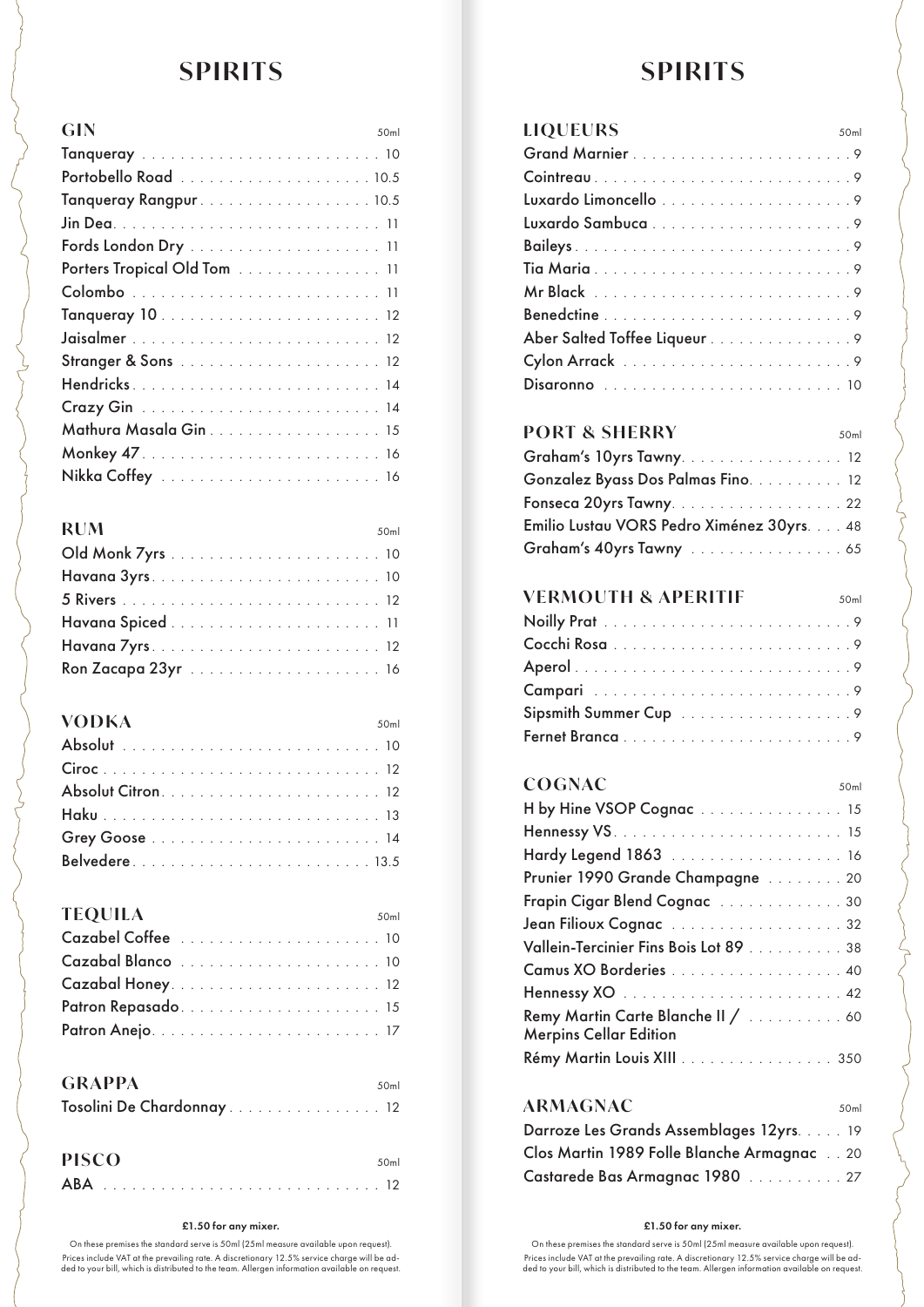| <b>CALVADOS</b>                   | 50 <sub>ml</sub> |
|-----------------------------------|------------------|
| Christian Drouin VSOP Calvados 16 |                  |
| Christian Drouin XO Calvados 22   |                  |

# **WHISKY**

| Glenmorangie X Highland, Scotland 10               |
|----------------------------------------------------|
| Johnnie Walker Black Scotland 10                   |
|                                                    |
|                                                    |
| Glenmorangie Original 10yrs Highland, Scotland 12  |
| Woodford Reserve USA. 14                           |
| Glenmorangie Quinta Ruben Highland, Scotland. 16   |
| Glenfiddich Speyside, Scotland 16                  |
| Oban 14yrs Highland, Scotland 16                   |
| Macallan 15yrs Triple Wood Speyside, Scotland . 18 |
| Laphriaog 10yrs Islay, Scotland 20                 |
| Lagavulin 16yrs Islay, Scotland 20                 |
| Chivas 18yrs Scotland 20                           |
|                                                    |
| Highland Park 18yrs Island, Scotland. 32           |
| Talisker Storm Island, Scotland 32                 |
| Glenmorangie Signet Highland, Scotland 48          |
| Johnnie Walker Blue Scotland 48                    |
| Balvenie 21yrs Port Wood Speyside, Scotland 50     |
|                                                    |

# **ASIA**

| John Paul Brilliance India 12 |
|-------------------------------|
|                               |
|                               |
|                               |
| Kavalan Sherry Oak Taiwan. 28 |

# **SPIRITS COLD DRINKS**

# **BEER & CIDER**

# **MINERALS**

| Fevertree Tonic 200ml 3.5           |
|-------------------------------------|
| Fevertree Light Tonic 200ml 3.5     |
| Fevertree Ginger Ale 200ml. 3.5     |
| Fevertree Ginger Beer 200ml 3.5     |
| Fevertree Lemonade 200ml 3.5        |
| Fevertree Elderflower 200ml 3.5     |
| Fevertree Soda 200ml 3.5            |
| Blenheim Palace Still 750ml 4.5     |
| Blenheim Palace Sparkling 750ml 4.5 |

# **LASSI**

| Mango pulp, yoghurt                                                |  |
|--------------------------------------------------------------------|--|
| Saffron and honey syrup, yoghurt                                   |  |
| Traditional lassi either plain,<br>with salt or sugar with yoghurt |  |

# **JUICE**

#### £1.50 for any mixer.

On these premises the standard serve is 50ml (25ml measure available upon request). Prices include VAT at the prevailing rate. A discretionary 12.5% service charge will be ad-ded to your bill, which is distributed to the team. Allergen information available on request.

On these premises the standard serve is 50ml (25ml measure available upon request). Prices include VAT at the prevailing rate. A discretionary 12.5% service charge will be ad-ded to your bill, which is distributed to the team. Allergen information available on request.